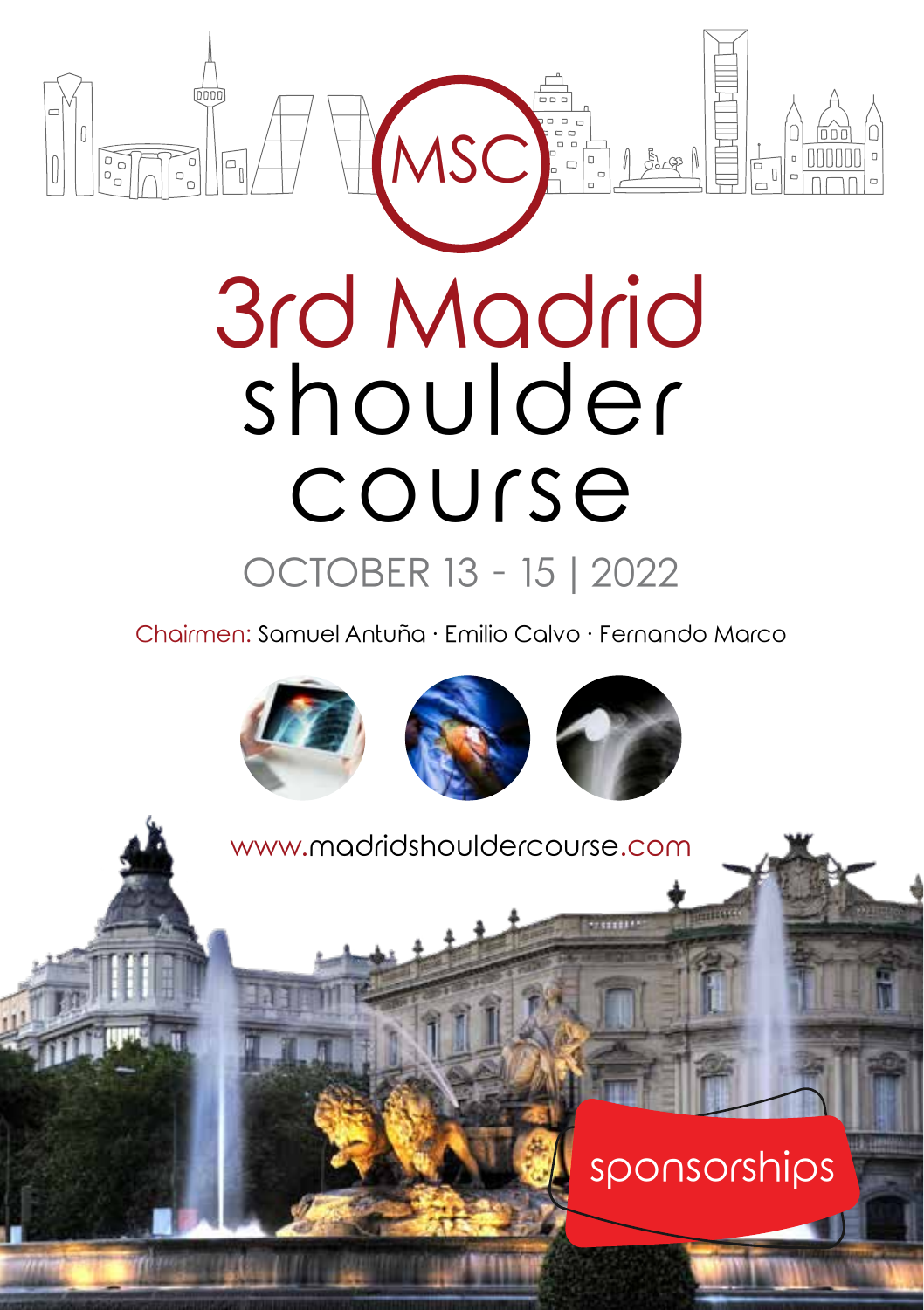| <b>INDEX</b>               |    |
|----------------------------|----|
| Local organizing committee | 03 |
| General information        | 03 |
| Topics                     | 04 |
| Exhibition sponsorship     | 05 |
| Floor map                  |    |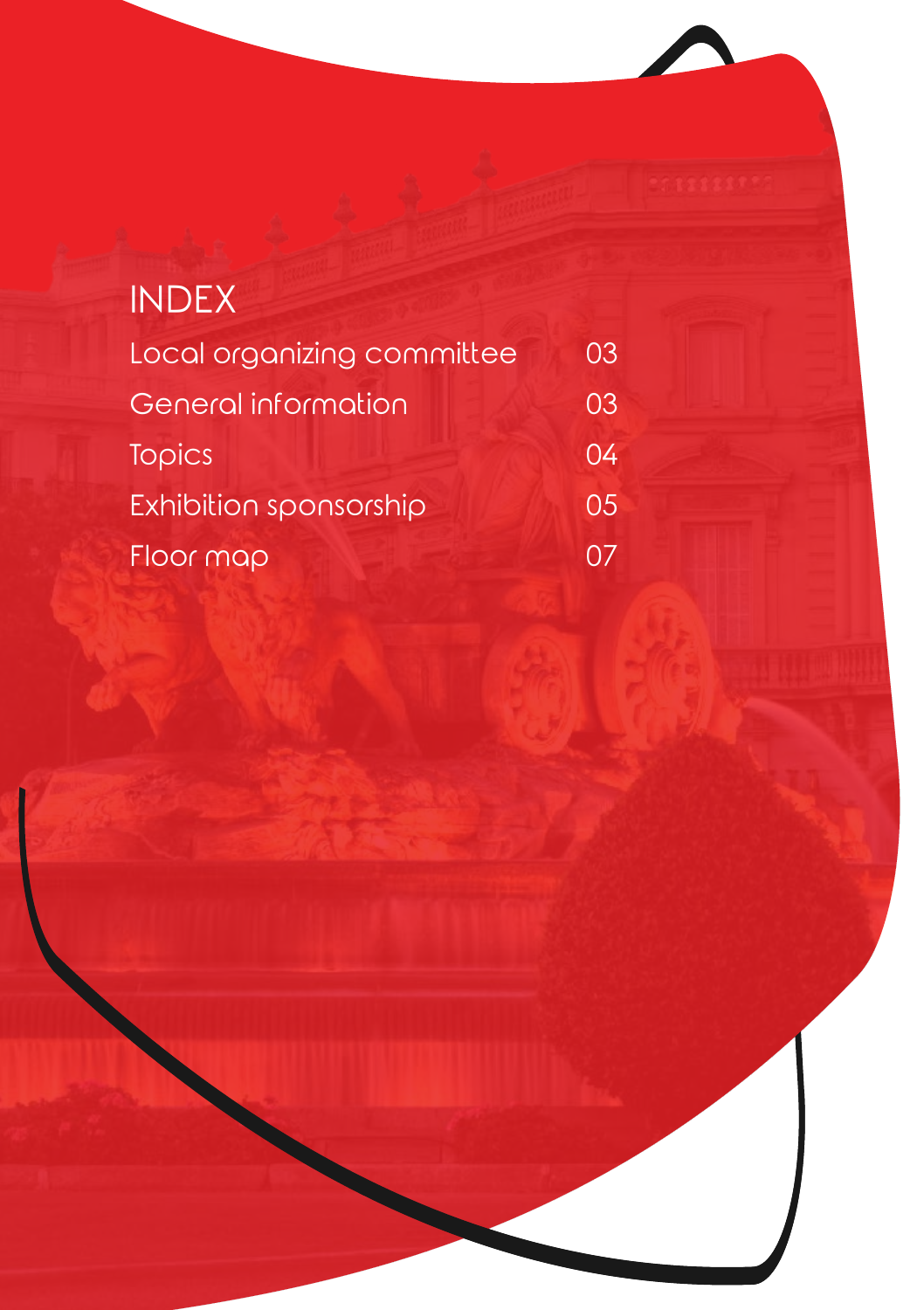

## LOCAL ORGANIZING COMMITTEE



(Spain)



Emilio Calvo (Spain)



Fernando Marco (Spain)

## GENERAL INFORMATION

**DATES** October 13-15, 2022

#### **VENUE**

Hotel Meliá Castilla C. del Poeta Joan Maragall, 43, 28020 Madrid



**WEBSITE** www.madridshouldercourse.com

TECHNICAL SECRETARIAT TORRESPARDO Association Management

Laura Bravo Nàpols 187, 2º, 08013 Barcelona Tel. +34 93 246 35 66 l.bravo@torrespardo.com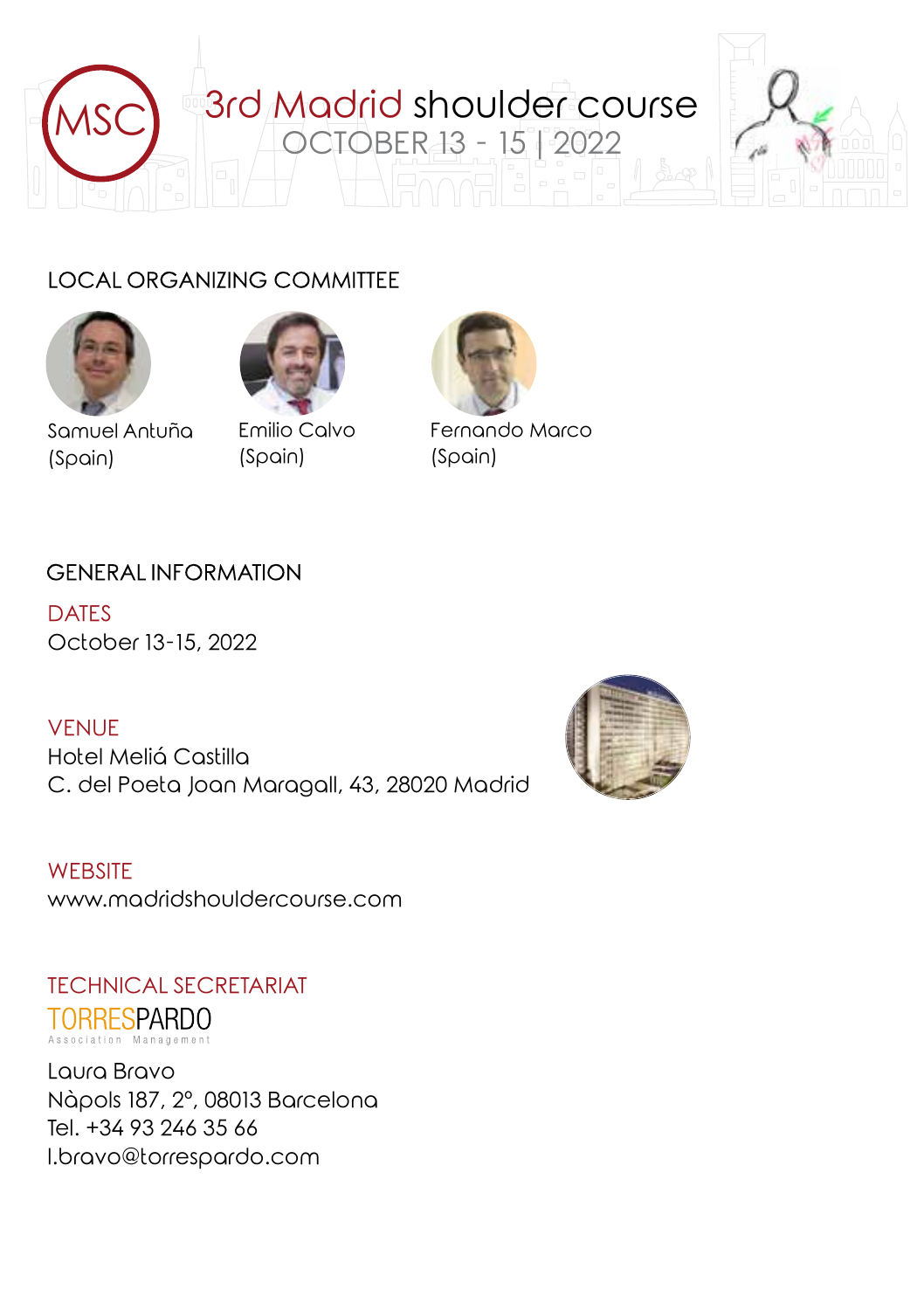# 3rd Madrid shoulder course<br>
OCTOBER 13 - 15 | 2022





# **ARTHROPLASTY**

- New tecnologies in shoulder replacement
- Dealing with bone loss
- Preventing notching and instability



# **TRAUMA**

- Distal Clavicle and ACJ injuries
- Optimal treatment of proximal humerus fractures
- Dealing with trauma sequelae



# **ARTHROSCOPY**

- New treatments for massive rotator cuff tears
- Tendon transfers for irreparable rotator cuff tears
- Management of bone defects in shoulder instability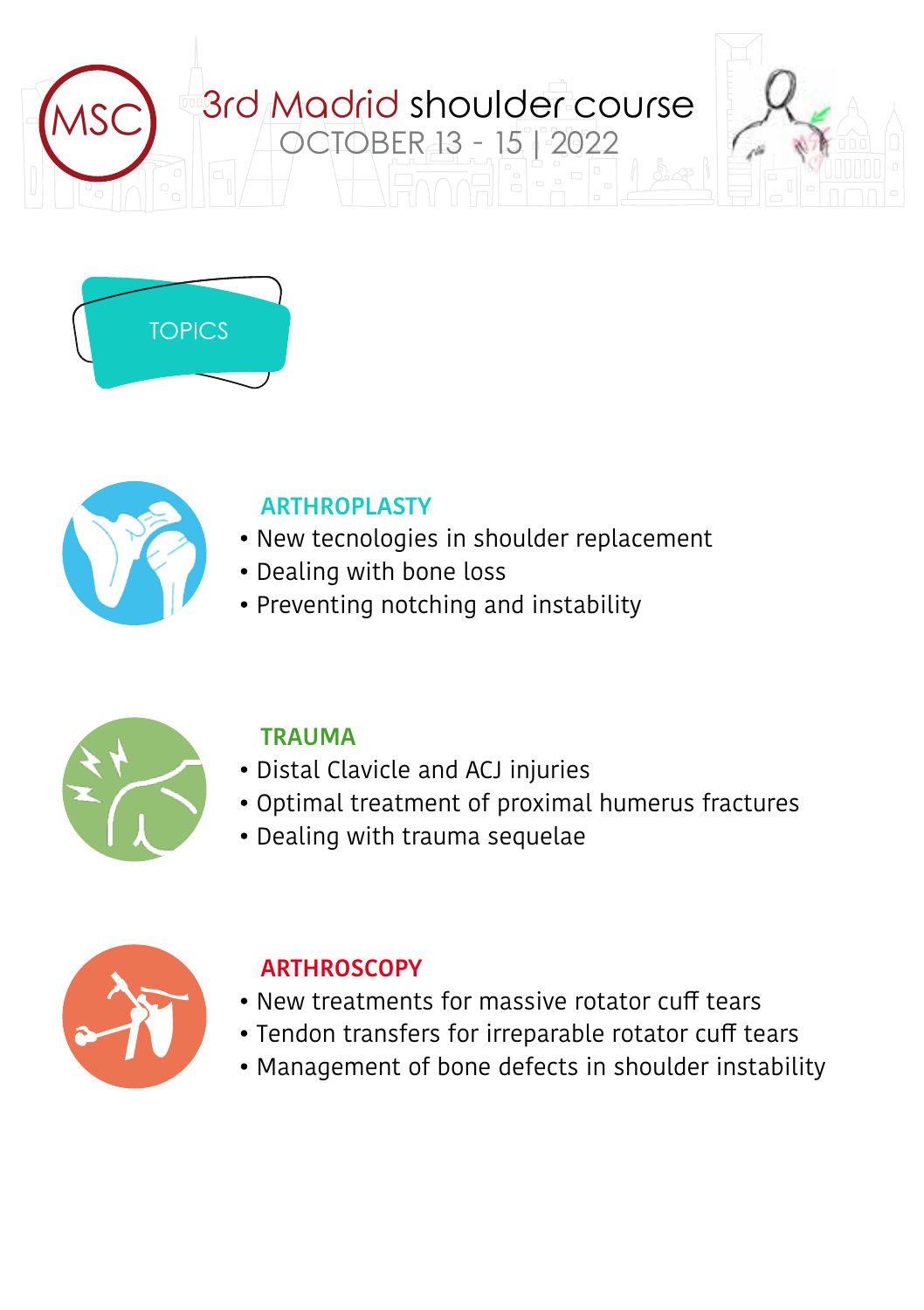



## **1. BOOTH**

#### **4.000€**

Size: 3 m. x 3 m. Maximum building height: 2,50 m.

## This includes:

• Exhibition space - 3 exhibitor's badges for each 9 sqm - Cleaning on public areas and aisles - Acknowledgement at the Congress Website



## **2. BOOTH + WORKSHOP 6.500€**

# **2.1. WORKSHOP**

#### **3.000€**

Within the scientific programme, at the end of the lunch time, with a maximum duration of 75 minutes

- The workshop is considered as a private event of the company, so the company will invite the attendees.
- The price includes rental of the meeting room, AV standard set-up: screen, videoprojector, computer, mega phony (two table micros, one podium micro and two hand micros) and one AV technician.
- Companies will be requested to submit the content of the workshop to the Scientific Committee.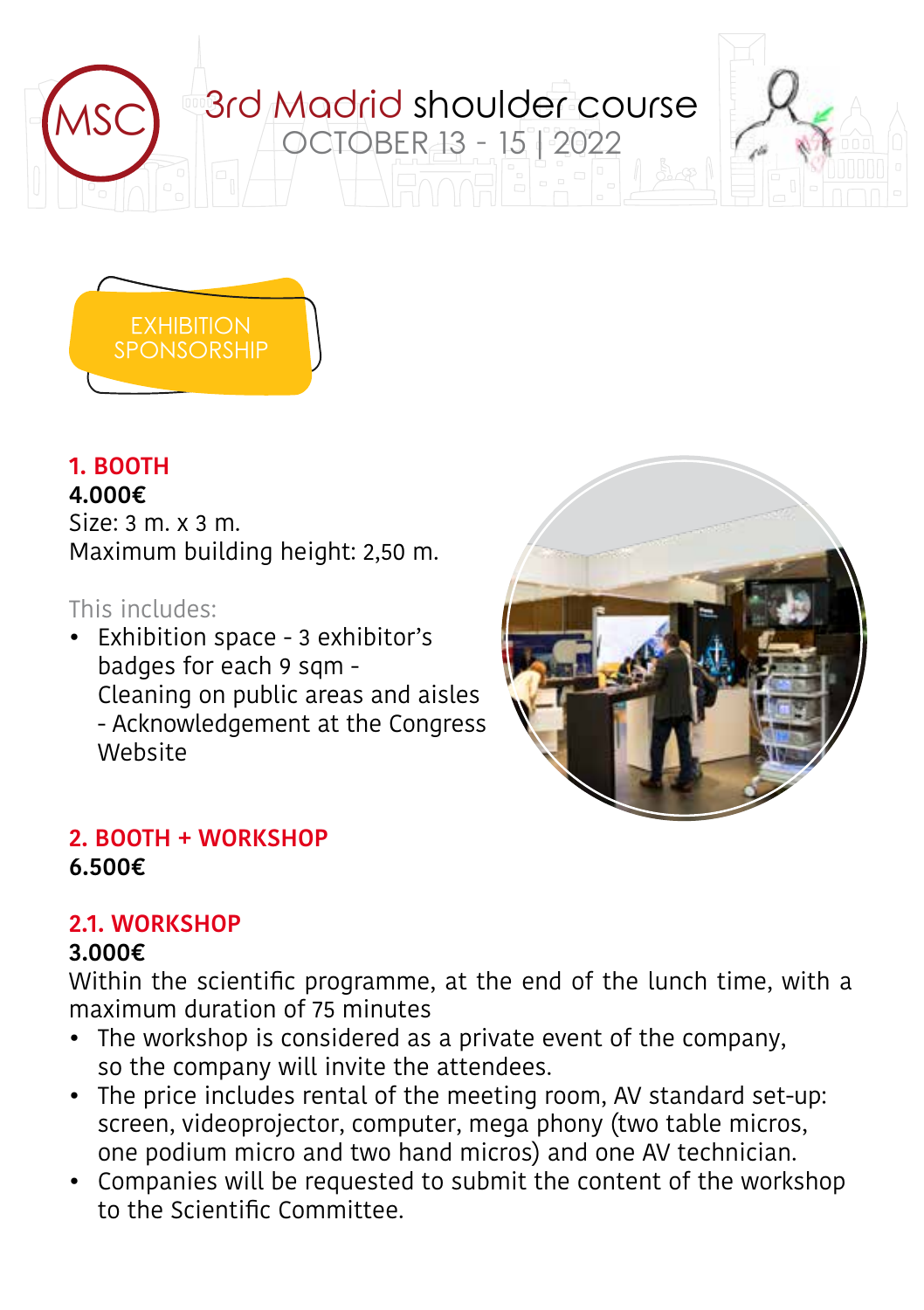

- The company is able to present products (aimed at improving quality, care and patient service), either by means of a series of conferences and a discussion forum, or with a practical session demonstrating the placement and use of medical material.
- The symposium programme, with subjects, speakers and timetables, will be included in the scientific programme.

#### **3. ADVERTISING**

#### **500€ each logo**

It's possible to advertise in Congress Program (back cover) and Website. Price for each logo.

## **4. CONGRESS BAGS**

#### **2.000€**

To be supplied by the company subject to the LOC approval.

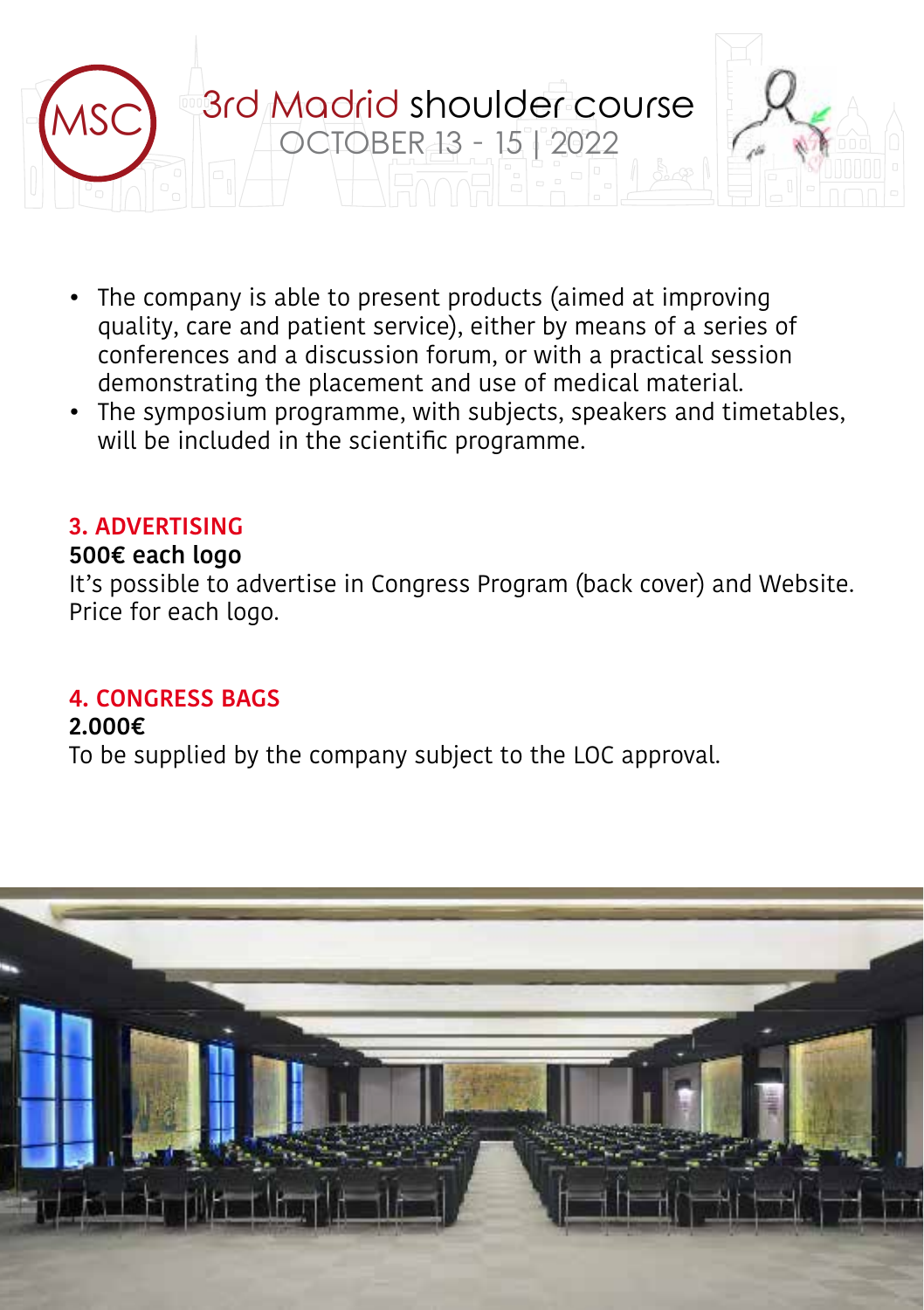

## **5. BAG INSERTS**

**800€** Limited to three companies.

#### **6. LANYARDS**

#### **2.000€**

Badge lanyard branded with the company logo for all participants, accompanying persons and speakers. Badge lanyards to be supplied by the company.

All prices are VAT excluded

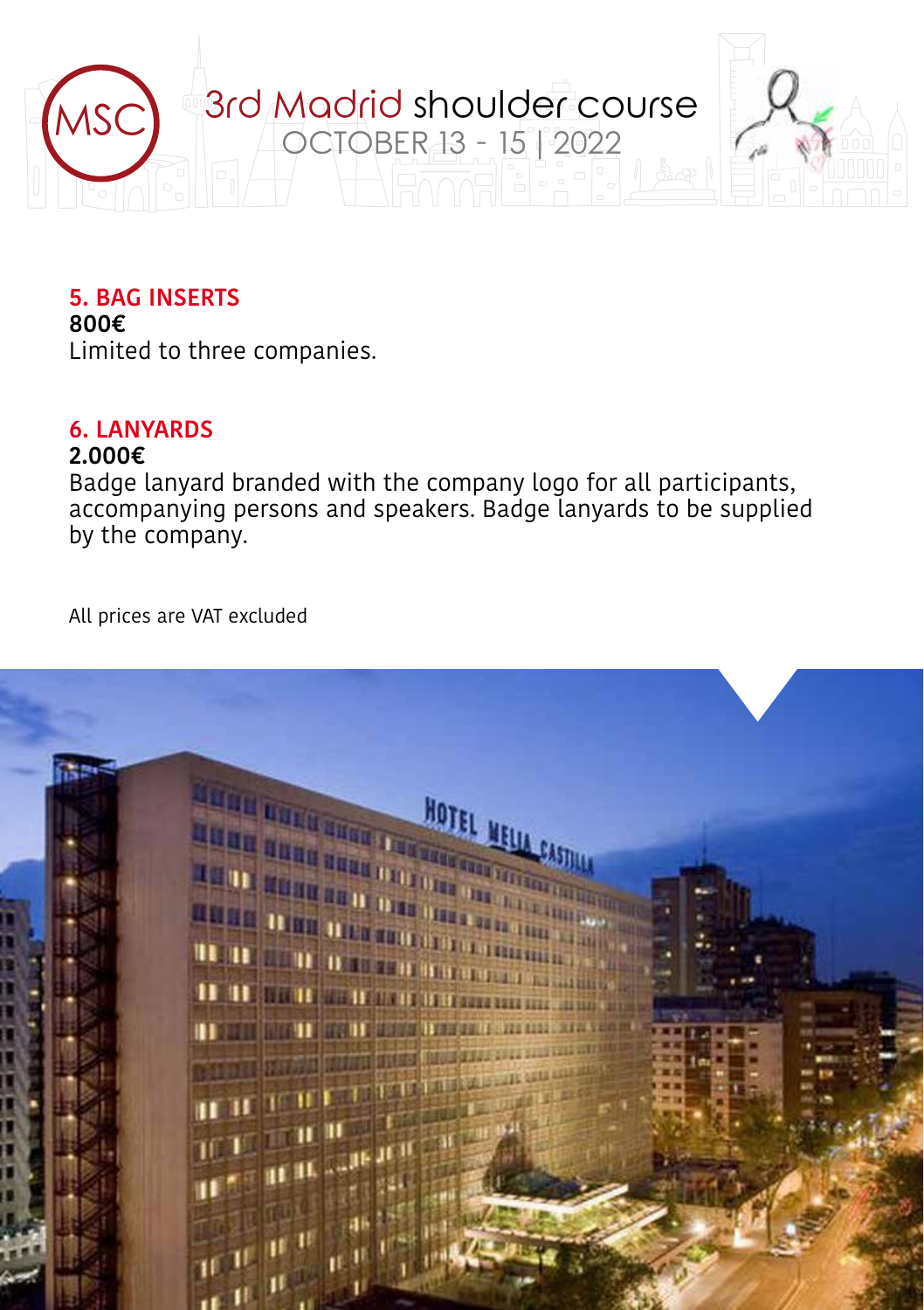

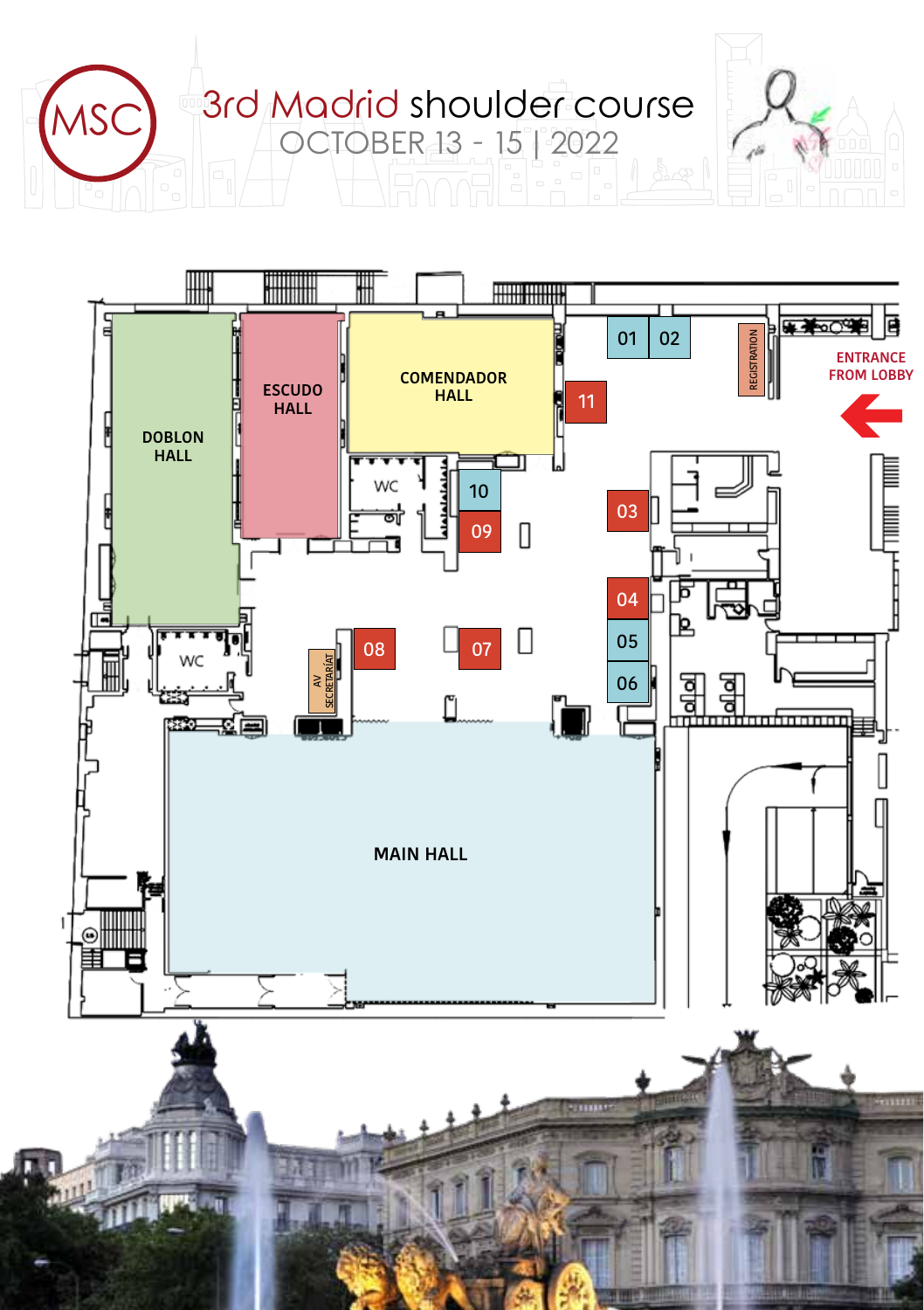



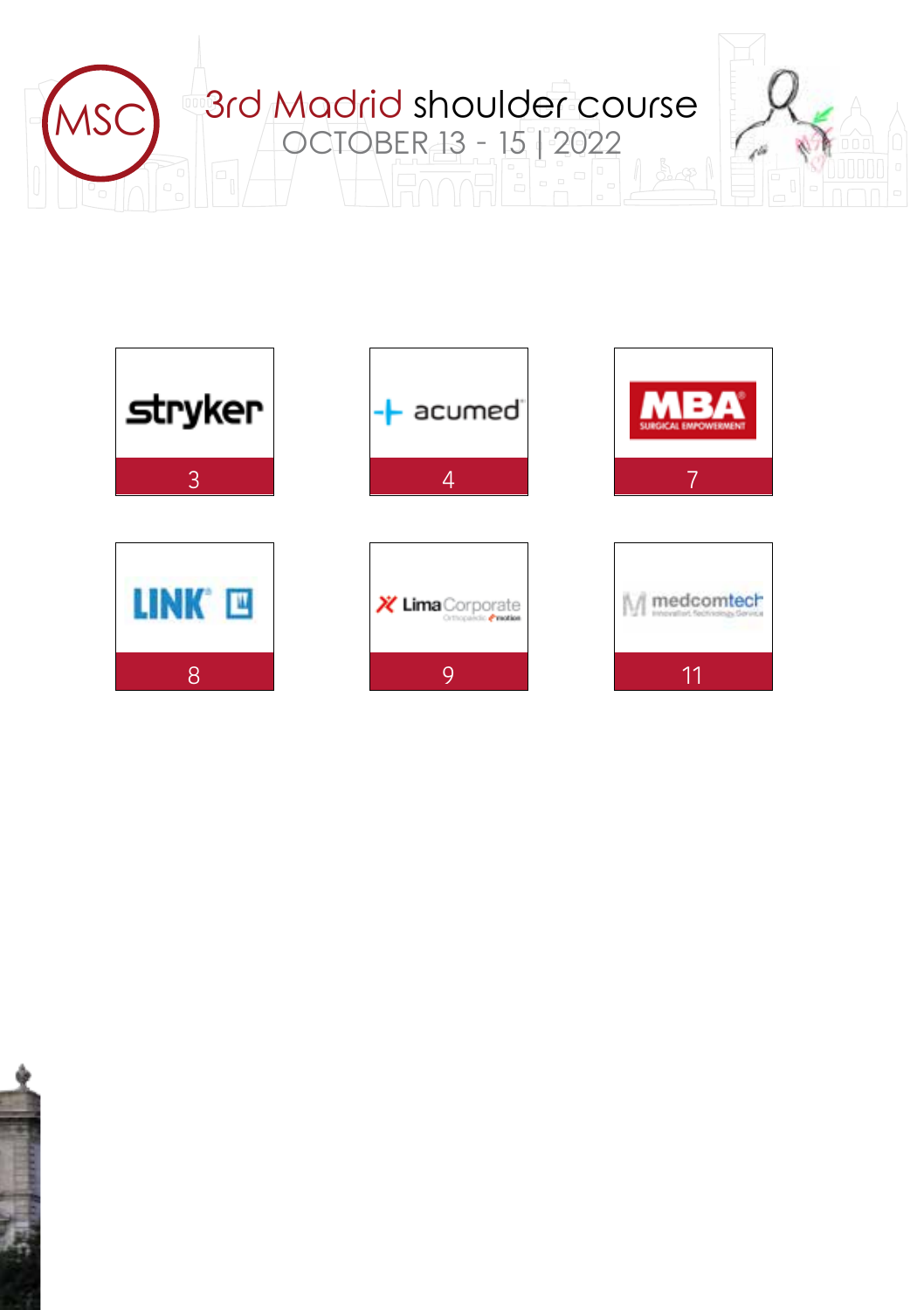

VENUE Hotel Meliá Castilla C. del Poeta Joan Maragall, 43, 28020 Madrid



10